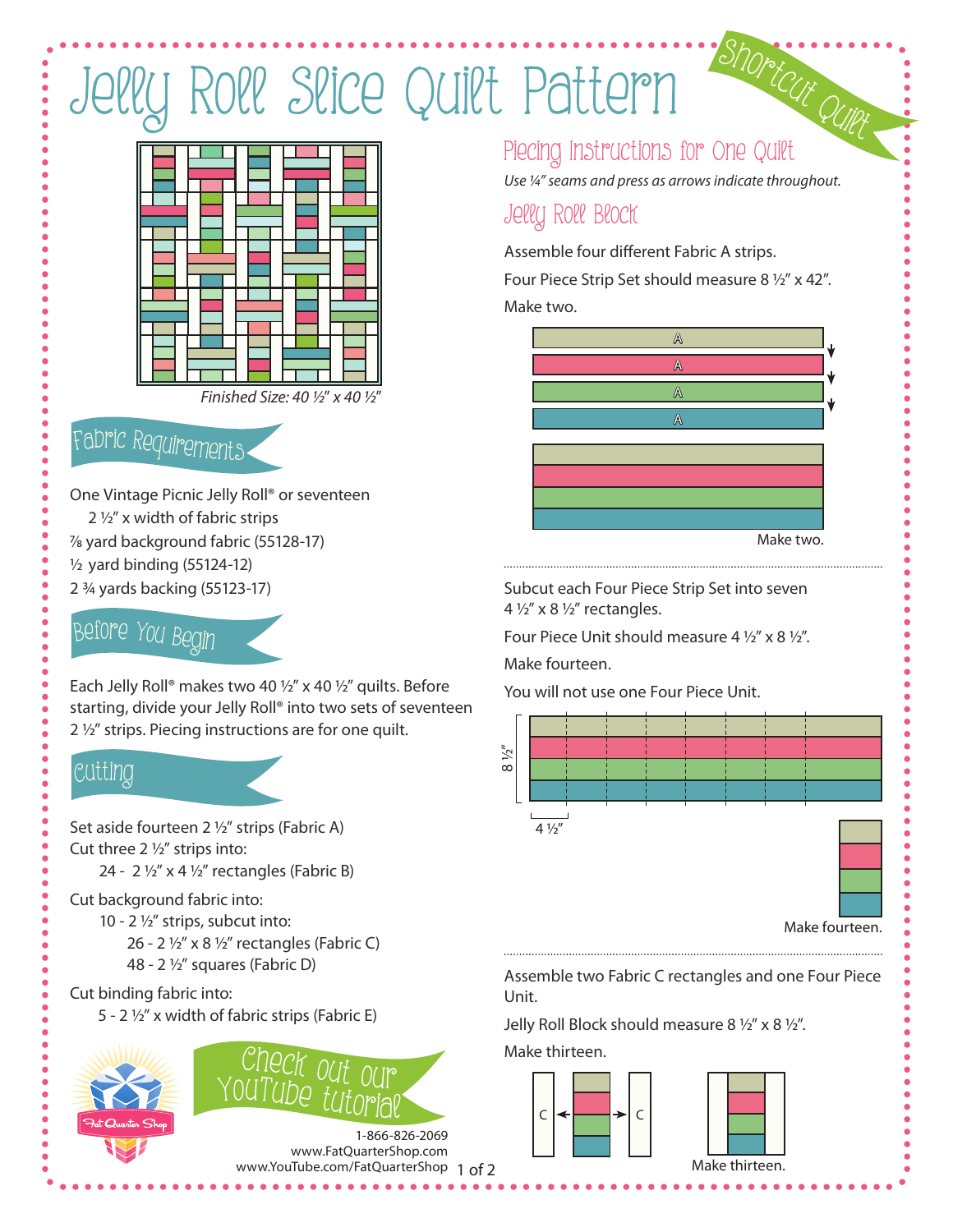# Jelly Roll Slice Quilt Pattern

#### Slice Block

Assemble two Fabric D squares and one Fabric B rectangle.

Slice Unit should measure  $2 \frac{1}{2}$ " x 8  $\frac{1}{2}$ ".

Make twenty-four.





Assemble two different Fabric A strips.

Two Piece Strip Set should measure 4 ½" x 42". Make three.



Subcut each Two Piece Strip Set into four 4 ½" x 8 ½" rectangles.

Two Piece Unit should measure 4 1/2" x 8 1/2".

Make twelve.



Copyright 2015 Fat Quarter Shop, LLC. All rights reserved. Duplication of any kind is prohibited.

2 of 2 This pattern may be used for personal purposes only and may not be reproduced without the express written permission from the Fat Quarter Shop. These patterns may not be used for commercial purposes.

### Quilt Center

Assemble the Quilt Center.

Press rows in alternating directions.

Quilt Center should measure 40 ½" x 40 ½".



## Finishing

Piece the Fabric E strips end to end for binding. Quilt and bind as desired.

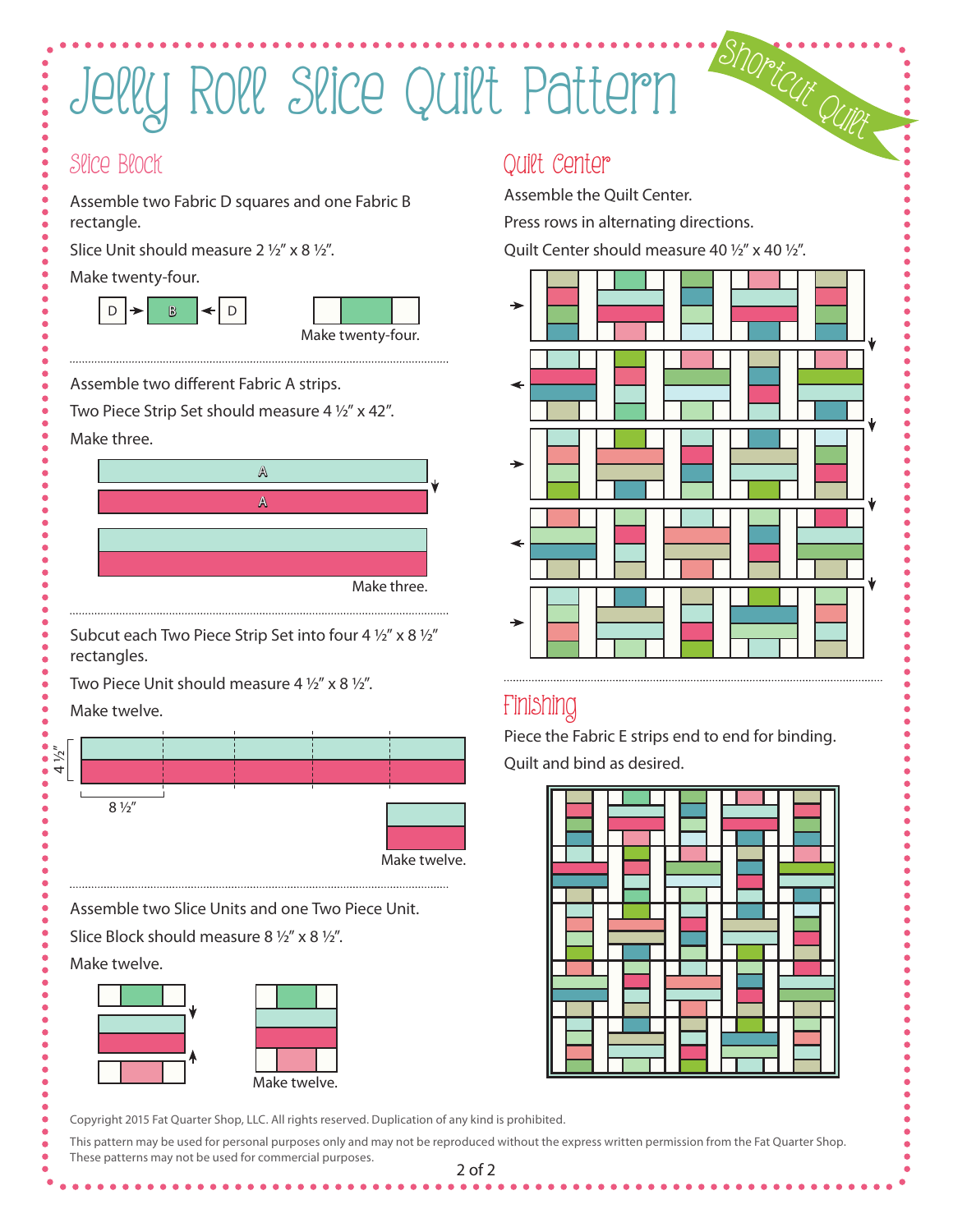# Jelly Roll Slice Sizing Guide

*Follow the block instructions for the original Jelly Roll Slice pattern. This reference guide will assist in making it in different sizes.*

# Crib Quiet

Refer to Jelly Roll Slice pattern for Crib Quilt.

## Lap Quilt

*Finished Size: 56 1/2*" *x 64 1/2*"

#### **Fabric Requirements:**

- 1 Jelly Roll or thirty-seven 2  $1/2$ " x width of fabric strips
- 1 5/8 yards background fabric
- $\frac{2}{3}$  yard binding
- 3 2/3 yards backing



#### **Cutting:**

Set aside thirty  $2\frac{1}{2}$ " strips (Fabric A) Cut seven 2 1/2" strips into: 56 - 2  $\frac{1}{2}$ " x 4  $\frac{1}{2}$ " rectangles (Fabric B)

Cut background fabric into:

21 - 2 $\frac{1}{2}$ " strips, subcut into: 56 - 2 1/2" x 8 1/2" rectangles (Fabric C) 112 - 2 $\frac{1}{2}$ " x squares (Fabric D)

Cut binding fabric into:  $7 - 2\frac{1}{2}$ " x width of fabric strips (Fabric E)

#### **Instructions:**

Make four Four Piece Strip Sets. Make twenty-eight Four Piece Units. Make twenty-eight Jelly Roll Blocks.

Make fifty-six Slice Units. Make seven Two Piece Strip Sets. Make twenty-eight Two Piece Strip Units. Make twenty-eight Slice Blocks.



1-866-826-2069 www.FatQuarterShop.com www.YouTube.com/FatQuarterShop

1 of 3

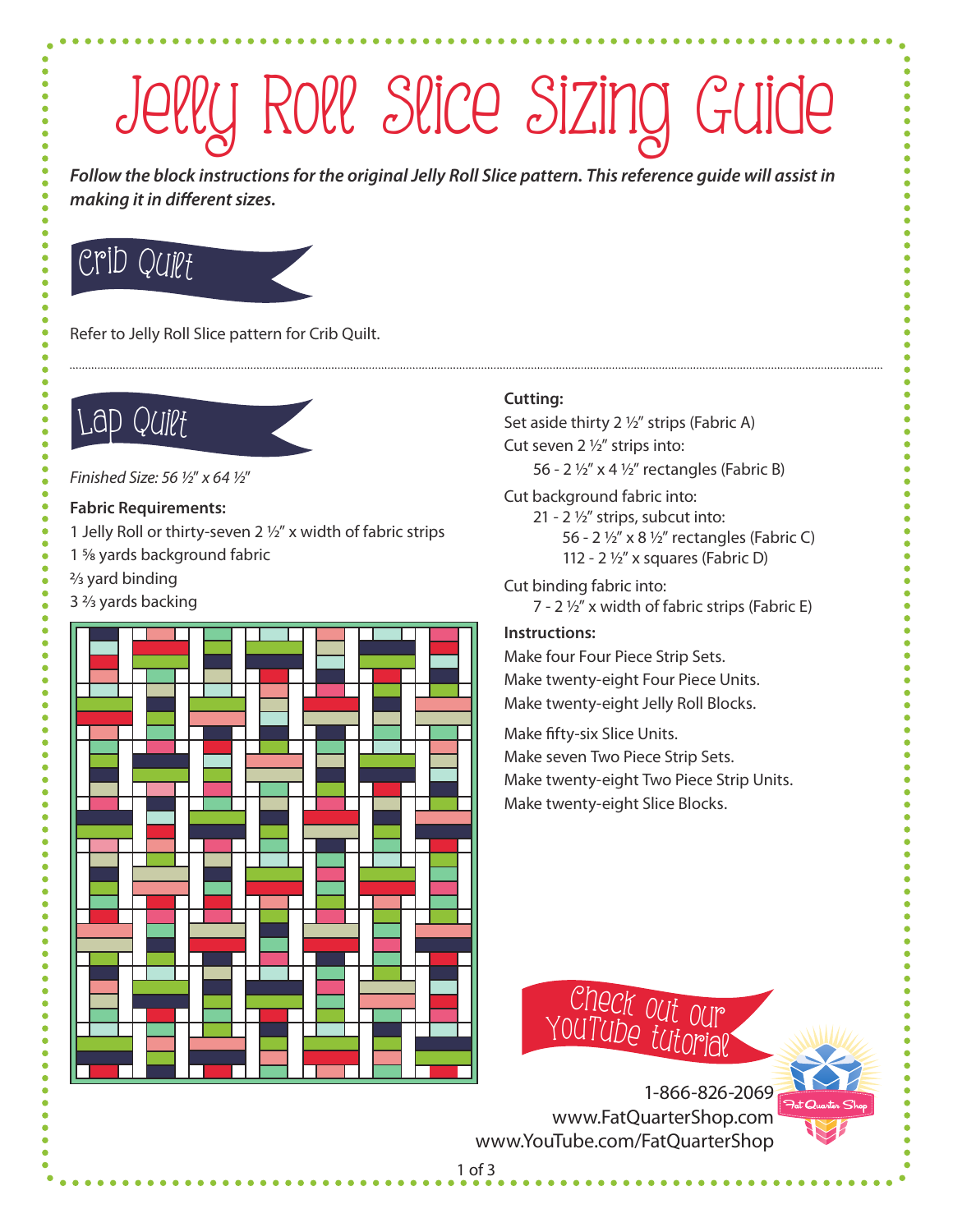# Jelly Roll Slice Sizing Guide

# Twi<sup>n</sup> <sup>B</sup>ed Quil<sup>t</sup>

*Finished Size: 64 1/2*" *x 88 1/2*"

#### **Fabric Requirements:**

- 2 Jelly Rolls or sixty-one 2  $1/2$ " x width of fabric strips
- 2 1/2 yards background fabric
- 7/8 yard binding
- 5 1/2 yards backing

#### **Instructions:**

Make seven Four Piece Strip Sets. Make forty-four Four Piece Units. Make forty-four Jelly Roll Blocks.

Make eighty-eight Slice Units. Make eleven Two Piece Strip Sets. Make forty-four Two Piece Strip Units. Make forty-four Slice Blocks.

#### **Cutting:**

Set aside fifty  $2\frac{1}{2}$ " strips (Fabric A) Cut eleven 2 1/2" strips into:

88 - 2 1/2" x 4 1/2" rectangles (Fabric B)

Cut background fabric into:

33 - 2 $\frac{1}{2}$ " strips, subcut into: 88 - 2 1/2" x 8 1/2" rectangles (Fabric C) 176 - 2 $\frac{1}{2}$ " x squares (Fabric D)

Cut binding fabric into:

9 - 2 1/2" x width of fabric strips (Fabric E)